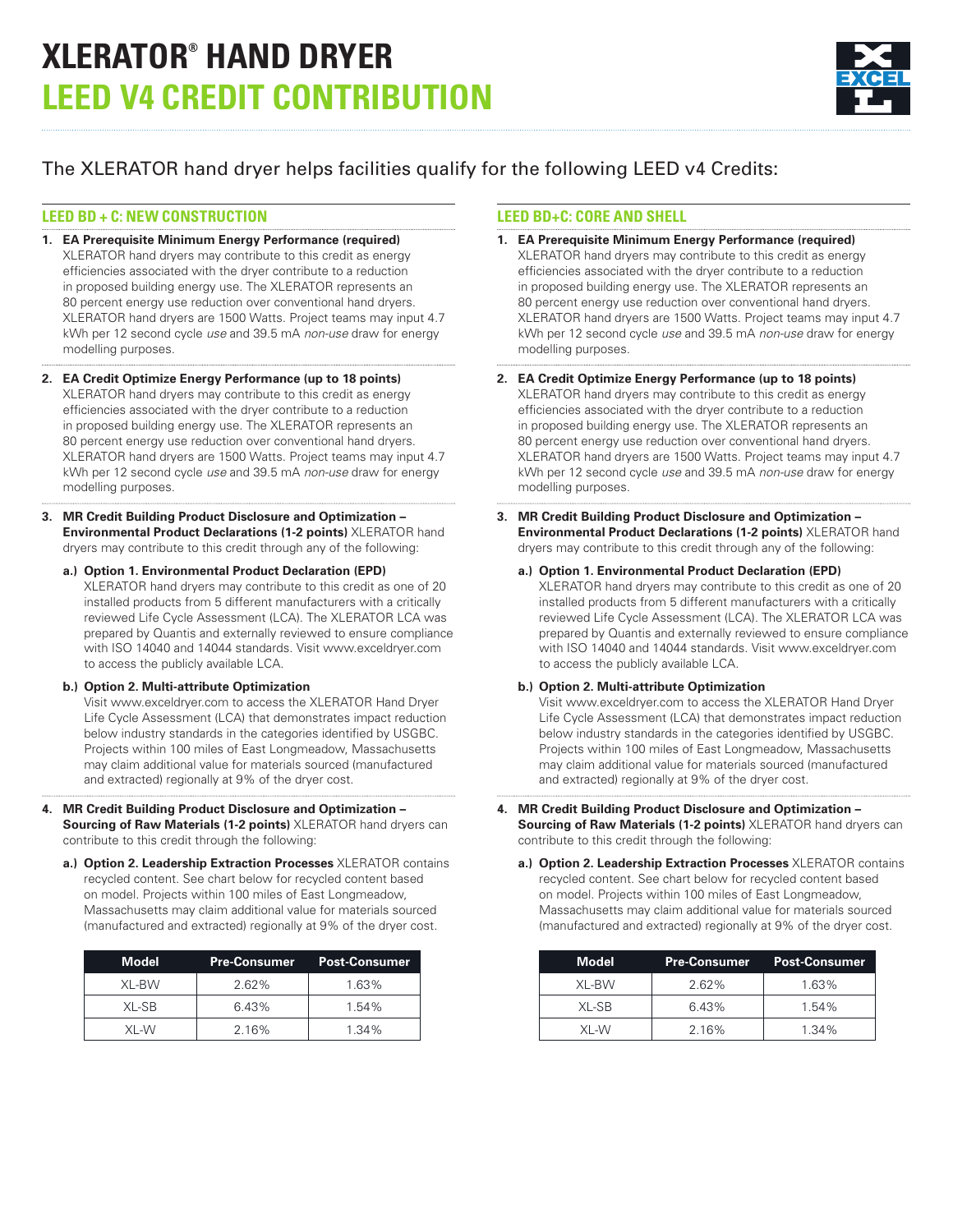# **LEED BD+C: SCHOOLS**

- **1. EA Prerequisite Minimum Energy Performance (required)** XLERATOR hand dryers may contribute to this credit as energy efficiencies associated with the dryer contribute to a reduction in proposed building energy use. The XLERATOR represents an 80 percent energy use reduction over conventional hand dryers. XLERATOR hand dryers are 1500 Watts. Project teams may input 4.7 kWh per 12 second cycle *use* and 39.5 mA *non-use* draw for energy modelling purposes.
- **2. EA Credit Optimize Energy Performance (up to 16 points)** XLERATOR hand dryers may contribute to this credit as energy efficiencies associated with the dryer contribute to a reduction in proposed building energy use. The XLERATOR represents an 80 percent energy use reduction over conventional hand dryers. XLERATOR hand dryers are 1500 Watts. Project teams may input 4.7 kWh per 12 second cycle *use* and 39.5 mA *non-use* draw for energy modelling purposes.
- **3. MR Credit Building Product Disclosure and Optimization Environmental Product Declarations (1-2 points)** XLERATOR hand dryers may contribute to this credit through any of the following:
	- **a.) Option 1. Environmental Product Declaration (EPD)** XLERATOR hand dryers may contribute to this credit as one of 20 installed products from 5 different manufacturers with a critically reviewed Life Cycle Assessment (LCA). The XLERATOR LCA was prepared by Quantis and externally reviewed to ensure compliance with ISO 14040 and 14044 standards. Visit www.exceldryer.com to access the publicly available LCA.
	- **b.) Option 2. Multi-attribute Optimization**

Visit www.exceldryer.com to access the XLERATOR Hand Dryer Life Cycle Assessment (LCA) that demonstrates impact reduction below industry standards in the categories identified by USGBC. Projects within 100 miles of East Longmeadow, Massachusetts may claim additional value for materials sourced (manufactured and extracted) regionally at 9% of the dryer cost.

- **4. MR Credit Building Product Disclosure and Optimization Sourcing of Raw Materials (1-2 points)** XLERATOR hand dryers can contribute to this credit through the following:
	- **a.) Option 2. Leadership Extraction Processes** XLERATOR contains recycled content. See chart below for recycled content based on model. Projects within 100 miles of East Longmeadow, Massachusetts may claim additional value for materials sourced (manufactured and extracted) regionally at 9% of the dryer cost.

| Model |       | Pre-Consumer Post-Consumer |
|-------|-------|----------------------------|
| XI-BW | 2.62% | 1.63%                      |
| XL-SB | 6.43% | 1.54%                      |
| XI-W  | 2.16% | $1.34\%$                   |

# **LEED BD+C: RETAIL**

- **1. EA Prerequisite Minimum Energy Performance (required)** XLERATOR hand dryers may contribute to this credit as energy efficiencies associated with the dryer contribute to a reduction in proposed building energy use. The XLERATOR represents an 80 percent energy use reduction over conventional hand dryers. XLERATOR hand dryers are 1500 Watts. Project teams may input 4.7 kWh per 12 second cycle *use* and 39.5 mA *non-use* draw for energy modelling purposes.
- **2. EA Credit Optimize Energy Performance (up to 18 points)** XLERATOR hand dryers may contribute to this credit as energy efficiencies associated with the dryer contribute to a reduction in proposed building energy use. The XLERATOR represents an 80 percent energy use reduction over conventional hand dryers. XLERATOR hand dryers are 1500 Watts. Project teams may input 4.7 kWh per 12 second cycle *use* and 39.5 mA *non-use* draw for energy modelling purposes.
- **3. MR Credit Building Product Disclosure and Optimization Environmental Product Declarations (1-2 points)** XLERATOR hand dryers may contribute to this credit through any of the following:
	- **a.) Option 1. Environmental Product Declaration (EPD)** XLERATOR hand dryers may contribute to this credit as one of 20 installed products from 5 different manufacturers with a critically reviewed Life Cycle Assessment (LCA). The XLERATOR LCA was prepared by Quantis and externally reviewed to ensure compliance with ISO 14040 and 14044 standards. Visit www.exceldryer.com to access the publicly available LCA.
	- **b.) Option 2. Multi-attribute Optimization**

- **4. MR Credit Building Product Disclosure and Optimization Sourcing of Raw Materials (1-2 points)** XLERATOR hand dryers can contribute to this credit through the following:
	- **a.) Option 2. Leadership Extraction Processes** XLERATOR contains recycled content. See chart below for recycled content based on model. Projects within 100 miles of East Longmeadow, Massachusetts may claim additional value for materials sourced (manufactured and extracted) regionally at 9% of the dryer cost.

| Model |       | <b>Pre-Consumer Post-Consumer</b> |
|-------|-------|-----------------------------------|
| XI-BW | 2.62% | 1.63%                             |
| XL-SB | 6.43% | $1.54\%$                          |
| XI-W  | 2.16% | $1.34\%$                          |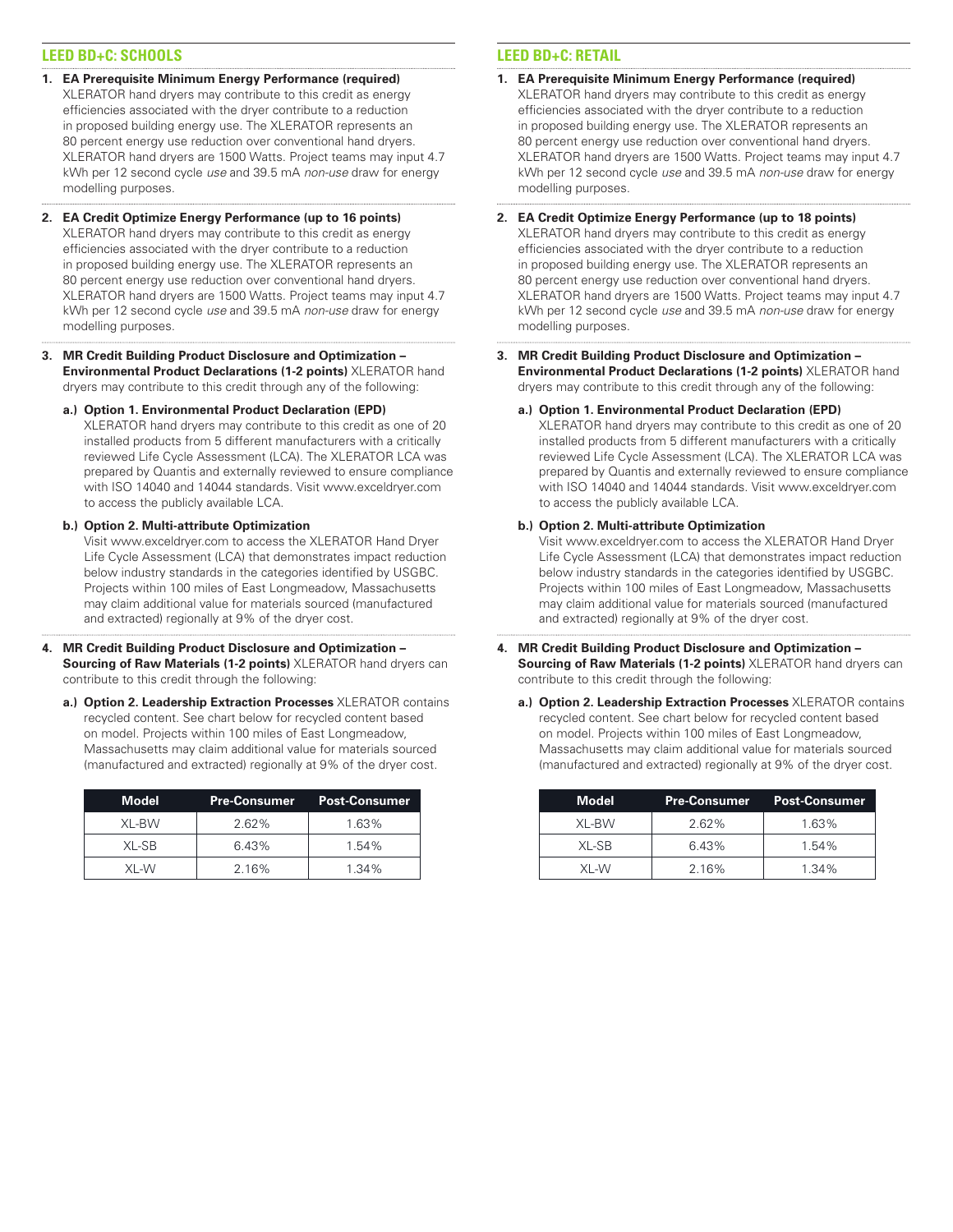### **LEED BD+C: HEALTHCARE**

- **1. EA Prerequisite Minimum Energy Performance (required)** XLERATOR hand dryers may contribute to this credit as energy efficiencies associated with the dryer contribute to a reduction in proposed building energy use. The XLERATOR represents an 80 percent energy use reduction over conventional hand dryers. XLERATOR hand dryers are 1500 Watts. Project teams may input 4.7 kWh per 12 second cycle *use* and 39.5 mA *non-use* draw for energy modelling purposes.
- **2. EA Credit Optimize Energy Performance (up to 20 points)** XLERATOR hand dryers may contribute to this credit as energy efficiencies associated with the dryer contribute to a reduction in proposed building energy use. The XLERATOR represents an 80 percent energy use reduction over conventional hand dryers. XLERATOR hand dryers are 1500 Watts. Project teams may input 4.7 kWh per 12 second cycle *use* and 39.5 mA *non-use* draw for energy modelling purposes.
- **3. MR Credit Building Product Disclosure and Optimization Environmental Product Declarations (1-2 points)** XLERATOR hand dryers may contribute to this credit through any of the following:
	- **a.) Option 1. Environmental Product Declaration (EPD)** XLERATOR hand dryers may contribute to this credit as one of 20 installed products from 5 different manufacturers with a critically reviewed Life Cycle Assessment (LCA). The XLERATOR LCA was prepared by Quantis and externally reviewed to ensure compliance with ISO 14040 and 14044 standards. Visit www.exceldryer.com to access the publicly available LCA.
	- **b.) Option 2. Multi-attribute Optimization**

Visit www.exceldryer.com to access the XLERATOR Hand Dryer Life Cycle Assessment (LCA) that demonstrates impact reduction below industry standards in the categories identified by USGBC. Projects within 100 miles of East Longmeadow, Massachusetts may claim additional value for materials sourced (manufactured and extracted) regionally at 9% of the dryer cost.

- **4. MR Credit Building Product Disclosure and Optimization Sourcing of Raw Materials (1-2 points)** XLERATOR hand dryers can contribute to this credit through the following:
	- **a.) Option 2. Leadership Extraction Processes** XLERATOR contains recycled content. See chart below for recycled content based on model. Projects within 100 miles of East Longmeadow, Massachusetts may claim additional value for materials sourced (manufactured and extracted) regionally at 9% of the dryer cost.

| Model |       | Pre-Consumer Post-Consumer |
|-------|-------|----------------------------|
| XI-BW | 2.62% | 1.63%                      |
| XL-SB | 6.43% | 1.54%                      |
| XI-W  | 2.16% | $1.34\%$                   |

# **LEED BD+C: DATA CENTERS**

- **1. EA Prerequisite Minimum Energy Performance (required)** XLERATOR hand dryers may contribute to this credit as energy efficiencies associated with the dryer contribute to a reduction in proposed building energy use. The XLERATOR represents an 80 percent energy use reduction over conventional hand dryers. XLERATOR hand dryers are 1500 Watts. Project teams may input 4.7 kWh per 12 second cycle *use* and 39.5 mA *non-use* draw for energy modelling purposes.
- **2. EA Credit Optimize Energy Performance (up to 18 points)** XLERATOR hand dryers may contribute to this credit as energy efficiencies associated with the dryer contribute to a reduction in proposed building energy use. The XLERATOR represents an 80 percent energy use reduction over conventional hand dryers. XLERATOR hand dryers are 1500 Watts. Project teams may input 4.7 kWh per 12 second cycle *use* and 39.5 mA *non-use* draw for energy modelling purposes.
- **3. MR Credit Building Product Disclosure and Optimization Environmental Product Declarations (1-2 points)** XLERATOR hand dryers may contribute to this credit through any of the following:
	- **a.) Option 1. Environmental Product Declaration (EPD)** XLERATOR hand dryers may contribute to this credit as one of 20 installed products from 5 different manufacturers with a critically reviewed Life Cycle Assessment (LCA). The XLERATOR LCA was prepared by Quantis and externally reviewed to ensure compliance with ISO 14040 and 14044 standards. Visit www.exceldryer.com to access the publicly available LCA.
	- **b.) Option 2. Multi-attribute Optimization**

- **4. MR Credit Building Product Disclosure and Optimization Sourcing of Raw Materials (1-2 points)** XLERATOR hand dryers can contribute to this credit through the following:
	- **a.) Option 2. Leadership Extraction Processes** XLERATOR contains recycled content. See chart below for recycled content based on model. Projects within 100 miles of East Longmeadow, Massachusetts may claim additional value for materials sourced (manufactured and extracted) regionally at 9% of the dryer cost.

| Model |       | <b>Pre-Consumer Post-Consumer</b> |
|-------|-------|-----------------------------------|
| XI-BW | 2.62% | 1.63%                             |
| XL-SB | 6.43% | $1.54\%$                          |
| XI-W  | 2.16% | $1.34\%$                          |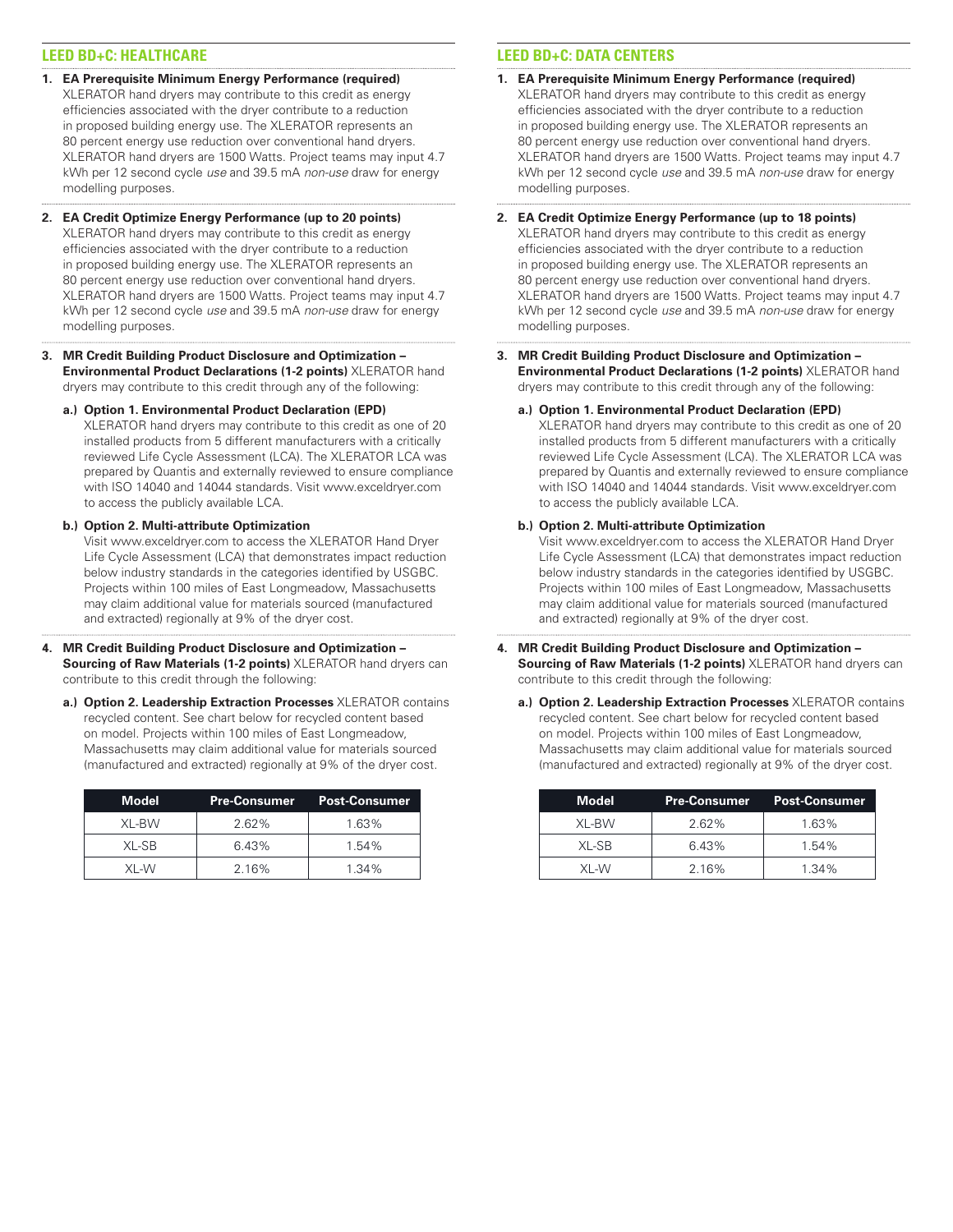### **LEED BD+C: HOSPITALITY**

- **1. EA Prerequisite Minimum Energy Performance (required)** XLERATOR hand dryers may contribute to this credit as energy efficiencies associated with the dryer contribute to a reduction in proposed building energy use. The XLERATOR represents an 80 percent energy use reduction over conventional hand dryers. XLERATOR hand dryers are 1500 Watts. Project teams may input 4.7 kWh per 12 second cycle *use* and 39.5 mA *non-use* draw for energy modelling purposes.
- **2. EA Credit Optimize Energy Performance (up to 18 points)** XLERATOR hand dryers may contribute to this credit as energy efficiencies associated with the dryer contribute to a reduction in proposed building energy use. The XLERATOR represents an 80 percent energy use reduction over conventional hand dryers. XLERATOR hand dryers are 1500 Watts. Project teams may input 4.7 kWh per 12 second cycle *use* and 39.5 mA *non-use* draw for energy modelling purposes.
- **3. MR Credit Building Product Disclosure and Optimization Environmental Product Declarations (1-2 points)** XLERATOR hand dryers may contribute to this credit through any of the following:
	- **a.) Option 1. Environmental Product Declaration (EPD)** XLERATOR hand dryers may contribute to this credit as one of 20 installed products from 5 different manufacturers with a critically reviewed Life Cycle Assessment (LCA). The XLERATOR LCA was prepared by Quantis and externally reviewed to ensure compliance with ISO 14040 and 14044 standards. Visit www.exceldryer.com to access the publicly available LCA.
	- **b.) Option 2. Multi-attribute Optimization**

Visit www.exceldryer.com to access the XLERATOR Hand Dryer Life Cycle Assessment (LCA) that demonstrates impact reduction below industry standards in the categories identified by USGBC. Projects within 100 miles of East Longmeadow, Massachusetts may claim additional value for materials sourced (manufactured and extracted) regionally at 9% of the dryer cost.

- **4. MR Credit Building Product Disclosure and Optimization Sourcing of Raw Materials (1-2 points)** XLERATOR hand dryers can contribute to this credit through the following:
	- **a.) Option 2. Leadership Extraction Processes** XLERATOR contains recycled content. See chart below for recycled content based on model. Projects within 100 miles of East Longmeadow, Massachusetts may claim additional value for materials sourced (manufactured and extracted) regionally at 9% of the dryer cost.

| Model |       | <b>Pre-Consumer Post-Consumer</b> |
|-------|-------|-----------------------------------|
| XL-BW | 2.62% | 1.63%                             |
| XL-SB | 6.43% | $1.54\%$                          |
| XI-W  | 2.16% | $1.34\%$                          |

# **LEED BD+C: HOMES**

No Contribution (N/A)

### **LEED BD+C: WAREHOUSES AND DISTRIBUTION CENTERS**

- **1. EA Prerequisite Minimum Energy Performance (required)** XLERATOR hand dryers may contribute to this credit as energy efficiencies associated with the dryer contribute to a reduction in proposed building energy use. The XLERATOR represents an 80 percent energy use reduction over conventional hand dryers. XLERATOR hand dryers are 1500 Watts. Project teams may input 4.7 kWh per 12 second cycle *use* and 39.5 mA *non-use* draw for energy modelling purposes.
- **2. EA Credit Optimize Energy Performance (up to 18 points)** XLERATOR hand dryers may contribute to this credit as energy efficiencies associated with the dryer contribute to a reduction in proposed building energy use. The XLERATOR represents an 80 percent energy use reduction over conventional hand dryers. XLERATOR hand dryers are 1500 Watts. Project teams may input 4.7 kWh per 12 second cycle *use* and 39.5 mA *non-use* draw for energy modelling purposes.
- **3. MR Credit Building Product Disclosure and Optimization Environmental Product Declarations (1-2 points)** XLERATOR hand dryers may contribute to this credit through any of the following:
	- **a.) Option 1. Environmental Product Declaration (EPD)** XLERATOR hand dryers may contribute to this credit as one of 20 installed products from 5 different manufacturers with a critically reviewed Life Cycle Assessment (LCA). The XLERATOR LCA was prepared by Quantis and externally reviewed to ensure compliance with ISO 14040 and 14044 standards. Visit www.exceldryer.com to access the publicly available LCA.
	- **b.) Option 2. Multi-attribute Optimization**

Visit www.exceldryer.com to access the XLERATOR Hand Dryer Life Cycle Assessment (LCA) that demonstrates impact reduction below industry standards in the categories identified by USGBC. Projects within 100 miles of East Longmeadow, Massachusetts may claim additional value for materials sourced (manufactured and extracted) regionally at 9% of the dryer cost.

- **4. MR Credit Building Product Disclosure and Optimization Sourcing of Raw Materials (1-2 points)** XLERATOR hand dryers can contribute to this credit through the following:
	- **a.) Option 2. Leadership Extraction Processes** XLERATOR contains recycled content. See chart below for recycled content based on model. Projects within 100 miles of East Longmeadow, Massachusetts may claim additional value for materials sourced (manufactured and extracted) regionally at 9% of the dryer cost.

| Model     |       | <b>Pre-Consumer Post-Consumer</b> |
|-----------|-------|-----------------------------------|
| XL-BW     | 2.62% | 1.63%                             |
| $XI - SR$ | 6.43% | 1.54%                             |
| $XI - W$  | 2.16% | $1.34\%$                          |

### **LEED BD+C: MULTIFAMILY MIDRISE**

- **1. EA Prerequisite Minimum Energy Performance (required)** XLERATOR hand dryers may contribute to this credit as energy efficiencies associated with the dryer contribute to a reduction in proposed building energy use. The XLERATOR represents an 80 percent energy use reduction over conventional hand dryers. XLERATOR hand dryers are 1500 Watts. Project teams may input 4.7 kWh per 12 second cycle *use* and 39.5 mA *non-use* draw for energy modelling purposes.
- **2. EA Credit Annual Energy Use (up to 30 points)** XLERATOR hand dryers may contribute to this credit as energy efficiencies associated with the dryer contribute to a reduction in proposed building energy use. The XLERATOR represents an 80 percent energy use reduction over conventional hand dryers. XLERATOR hand dryers are 1500 Watts. Project teams may input 4.7 kWh per 12 second cycle *use* and 39.5 mA *non-use* draw for energy modelling purposes.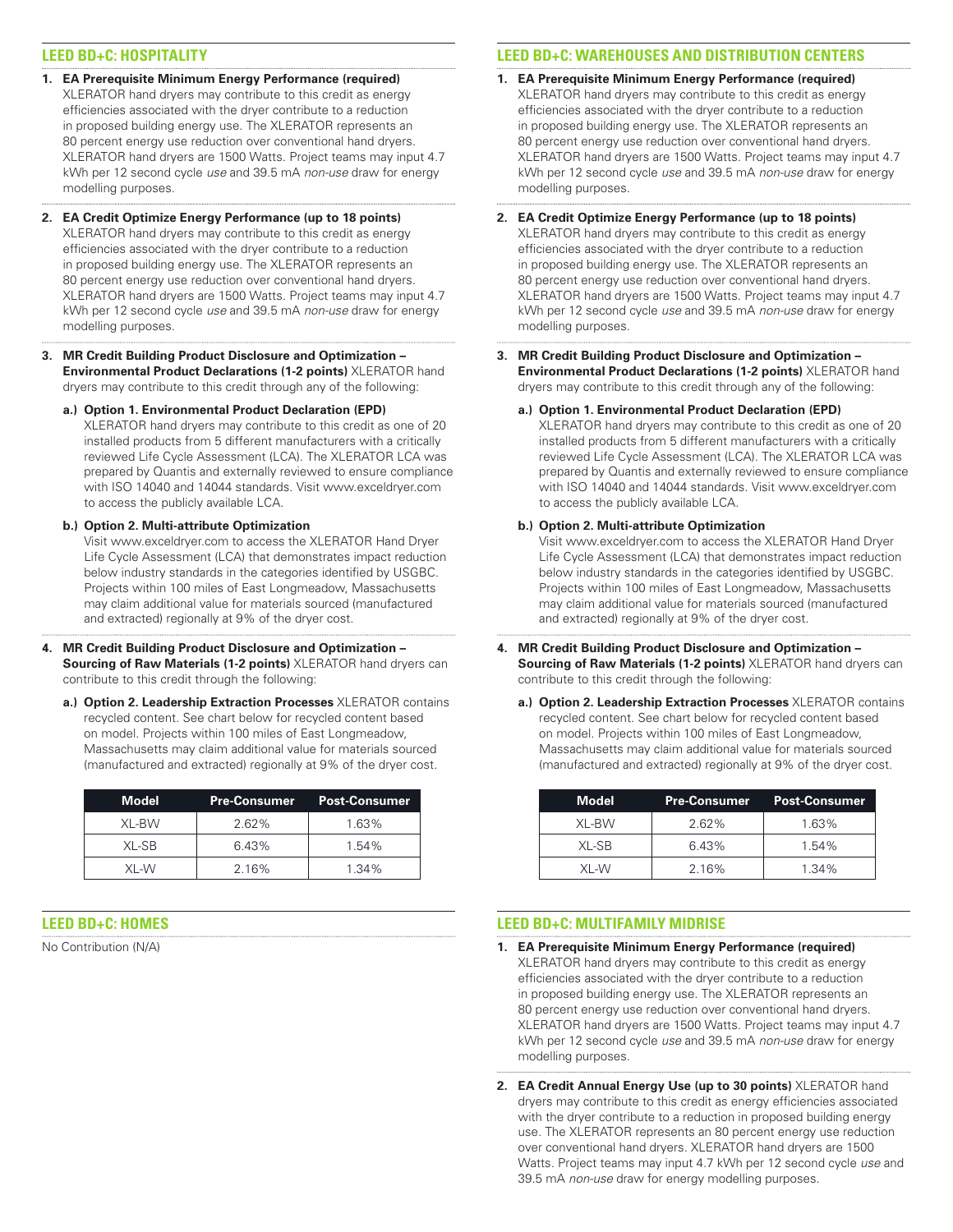### **LEED ID+C: COMMERCIAL INTERIORS**

- **1. EA Prerequisite Minimum Energy Performance (required)** XLERATOR hand dryers may contribute to this credit as energy efficiencies associated with the dryer contribute to a reduction in proposed tenant-level energy use. The XLERATOR represents an 80 percent energy use reduction over conventional hand dryers. XLERATOR hand dryers are 1500 Watts. Project teams may input 4.7 kWh per 12 second cycle *use* and 39.5 mA *non-use* draw for energy modelling purposes.
- **2. EA Credit Optimize Energy Performance (up to 25 points)** XLERATOR hand dryers may contribute to this credit as energy efficiencies associated with the dryer contribute to a reduction in proposed tenant-level energy use. The XLERATOR represents an 80 percent energy use reduction over conventional hand dryers. XLERATOR hand dryers are 1500 Watts. Project teams may input 4.7 kWh per 12 second cycle *use* and 39.5 mA *non-use* draw for energy modelling purposes.
- **3. MR Credit Building Product Disclosure and Optimization Environmental Product Declarations (1-2 points)** XLERATOR hand dryers may contribute to this credit through any of the following:
	- **a.) Option 1. Environmental Product Declaration (EPD)** XLERATOR hand dryers may contribute to this credit as one of 20 installed products from 5 different manufacturers with a critically reviewed Life Cycle Assessment (LCA). The XLERATOR LCA was prepared by Quantis and externally reviewed to ensure compliance with ISO 14040 and 14044 standards. Visit www.exceldryer.com to access the publicly available LCA.
	- **b.) Option 2. Multi-attribute Optimization**

Visit www.exceldryer.com to access the XLERATOR Hand Dryer Life Cycle Assessment (LCA) that demonstrates impact reduction below industry standards in the categories identified by USGBC. Projects within 100 miles of East Longmeadow, Massachusetts may claim additional value for materials sourced (manufactured and extracted) regionally at 9% of the dryer cost.

- **4. MR Credit Building Product Disclosure and Optimization Sourcing of Raw Materials (1-2 points)** XLERATOR hand dryers can contribute to this credit through the following:
	- **a.) Option 2. Leadership Extraction Processes** XLERATOR contains recycled content. See chart below for recycled content based on model. Projects within 100 miles of East Longmeadow, Massachusetts may claim additional value for materials sourced (manufactured and extracted) regionally at 9% of the dryer cost.

| Model |       | Pre-Consumer Post-Consumer |
|-------|-------|----------------------------|
| XI-BW | 2.62% | 1.63%                      |
| XL-SB | 6.43% | 1.54%                      |
| XI-W  | 2.16% | $1.34\%$                   |

# **LEED ID+C: RETAIL**

- **1. EA Prerequisite Minimum Energy Performance (required)** XLERATOR hand dryers may contribute to this credit as energy efficiencies associated with the dryer contribute to a reduction in proposed tenant-level energy use. The XLERATOR represents an 80 percent energy use reduction over conventional hand dryers. XLERATOR hand dryers are 1500 Watts. Project teams may input 4.7 kWh per 12 second cycle *use* and 39.5 mA *non-use* draw for energy modelling purposes.
- **2. EA Credit Optimize Energy Performance (up to 25 points)** XLERATOR hand dryers may contribute to this credit as energy efficiencies associated with the dryer contribute to a reduction in proposed tenant-level energy use. The XLERATOR represents an 80 percent energy use reduction over conventional hand dryers. XLERATOR hand dryers are 1500 Watts. Project teams may input 4.7 kWh per 12 second cycle *use* and 39.5 mA *non-use* draw for energy modelling purposes.
- **3. MR Credit Building Product Disclosure and Optimization Environmental Product Declarations (1-2 points)** XLERATOR hand dryers may contribute to this credit through any of the following:
	- **a.) Option 1. Environmental Product Declaration (EPD)** XLERATOR hand dryers may contribute to this credit as one of 20 installed products from 5 different manufacturers with a critically reviewed Life Cycle Assessment (LCA). The XLERATOR LCA was prepared by Quantis and externally reviewed to ensure compliance with ISO 14040 and 14044 standards. Visit www.exceldryer.com to access the publicly available LCA.
	- **b.) Option 2. Multi-attribute Optimization**

- **4. MR Credit Building Product Disclosure and Optimization Sourcing of Raw Materials (1-2 points)** XLERATOR hand dryers can contribute to this credit through the following:
	- **a.) Option 2. Leadership Extraction Processes** XLERATOR contains recycled content. See chart below for recycled content based on model. Projects within 100 miles of East Longmeadow, Massachusetts may claim additional value for materials sourced (manufactured and extracted) regionally at 9% of the dryer cost.

| Model |       | <b>Pre-Consumer Post-Consumer</b> |
|-------|-------|-----------------------------------|
| XI-BW | 2.62% | 1.63%                             |
| XL-SB | 6.43% | 1.54%                             |
| XI-W  | 2.16% | $1.34\%$                          |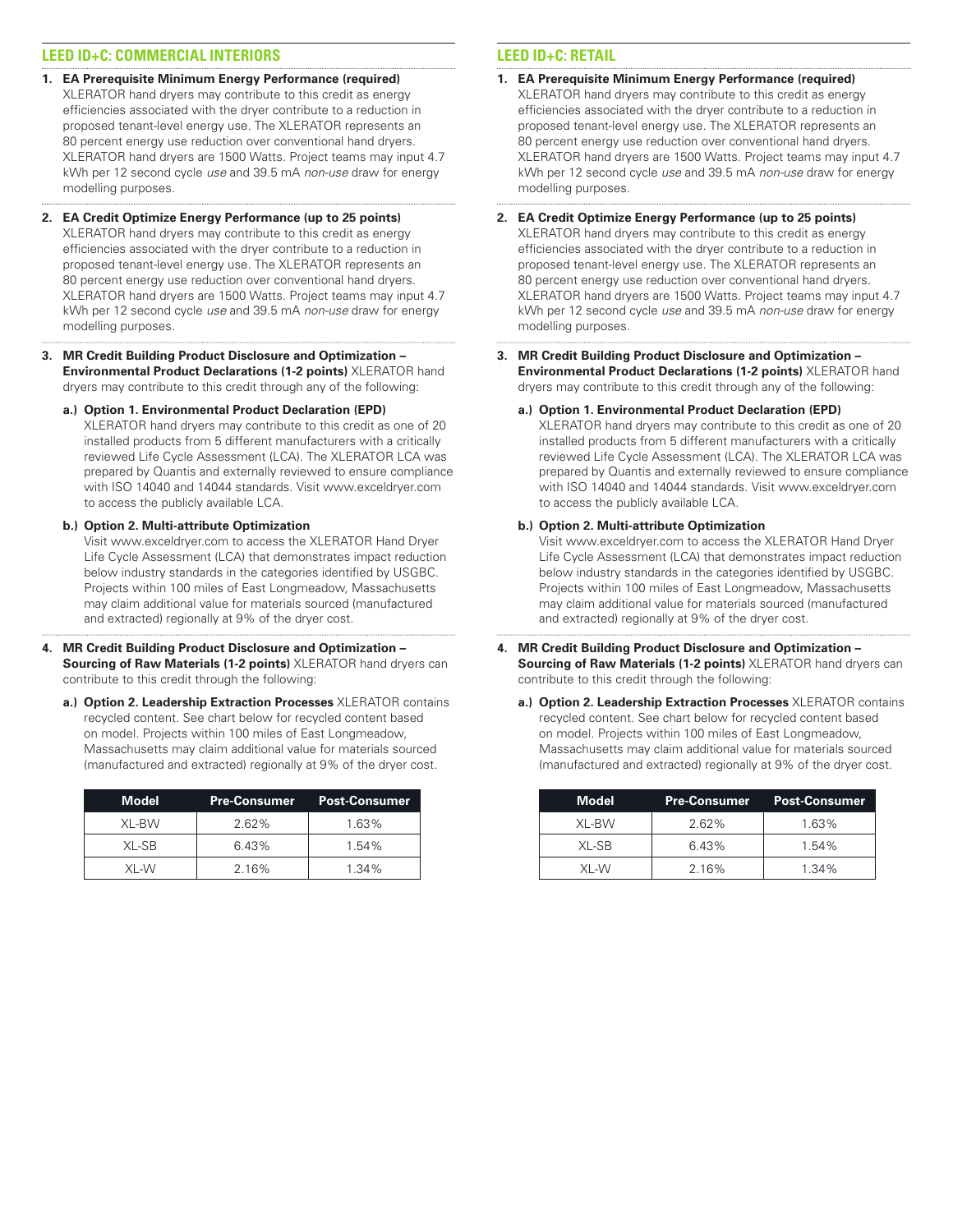# **LEED ID+C: HOSPITALITY**

- **1. EA Prerequisite Minimum Energy Performance (required)** XLERATOR hand dryers may contribute to this credit as energy efficiencies associated with the dryer contribute to a reduction in proposed tenant-level energy use. The XLERATOR represents an 80 percent energy use reduction over conventional hand dryers. XLERATOR hand dryers are 1500 Watts. Project teams may input 4.7 kWh per 12 second cycle *use* and 39.5 mA *non-use* draw for energy modelling purposes.
- **2. EA Credit Optimize Energy Performance (up to 25 points)** XLERATOR hand dryers may contribute to this credit as energy efficiencies associated with the dryer contribute to a reduction in proposed tenant-level energy use. The XLERATOR represents an 80 percent energy use reduction over conventional hand dryers. XLERATOR hand dryers are 1500 Watts. Project teams may input 4.7 kWh per 12 second cycle *use* and 39.5 mA *non-use* draw for energy modelling purposes.
- **3. MR Credit Building Product Disclosure and Optimization Environmental Product Declarations (1-2 points)** XLERATOR hand dryers may contribute to this credit through any of the following:
	- **a.) Option 1. Environmental Product Declaration (EPD)** XLERATOR hand dryers may contribute to this credit as one of 20 installed products from 5 different manufacturers with a critically reviewed Life Cycle Assessment (LCA). The XLERATOR LCA was prepared by Quantis and externally reviewed to ensure compliance with ISO 14040 and 14044 standards. Visit www.exceldryer.com to access the publicly available LCA.
	- **b.) Option 2. Multi-attribute Optimization**

Visit www.exceldryer.com to access the XLERATOR Hand Dryer Life Cycle Assessment (LCA) that demonstrates impact reduction below industry standards in the categories identified by USGBC. Projects within 100 miles of East Longmeadow, Massachusetts may claim additional value for materials sourced (manufactured and extracted) regionally at 9% of the dryer cost.

- **4. MR Credit Building Product Disclosure and Optimization Sourcing of Raw Materials (1-2 points)** XLERATOR hand dryers can contribute to this credit through the following:
	- **a.) Option 2. Leadership Extraction Processes** XLERATOR contains recycled content. See chart below for recycled content based on model. Projects within 100 miles of East Longmeadow, Massachusetts may claim additional value for materials sourced (manufactured and extracted) regionally at 9% of the dryer cost.

| Model    |       | <b>Pre-Consumer Post-Consumer</b> |
|----------|-------|-----------------------------------|
| XI-BW    | 2.62% | 1.63%                             |
| XI-SB    | 6.43% | 1.54%                             |
| $XI - W$ | 2.16% | $1.34\%$                          |

### **LEED O+M: EXISTING BUILDINGS**

- **1. EA Prerequisite Energy Efficiency Best Management Practices (required)** XLERATOR hand dryers may contribute to this credit as energy efficiencies associated with the dryer contribute to a reduction in building energy use. The XLERATOR represents an 80 percent energy use reduction over conventional hand dryers. Project teams may provide the following run-time schedule: 1500 kWh per 12 second cycle.
- **2. EA Prerequisite Minimum Energy Performance (required)** XLERATOR hand dryers may contribute to this credit as energy efficiencies associated with the dryer contribute to a reduction in a building's actual metered energy consumption. The XLERATOR represents an 80 percent energy use reduction over conventional hand dryers.
- **3. EA Credit Optimize Energy Performance (up to 20 points)** XLERATOR hand dryers may contribute to this credit as energy efficiencies associated with the dryer contribute to a reduction in a building's actual metered energy consumption. The XLERATOR represents an 80 percent energy use reduction over conventional hand dryers.
- **4. MR Prerequisite Ongoing Purchasing and Waste Policy (required)** XLERATOR hand dryers may contribute to this credit by eliminating the ongoing purchase of paper towels.

| <b>Facility Type</b>                 | *Estimated Hand<br><b>Dries Per Day</b> | **Estimated Number of Paper<br><b>Towels Purchased Per Day</b><br><b>Eliminated by Using XLERATOR</b> |
|--------------------------------------|-----------------------------------------|-------------------------------------------------------------------------------------------------------|
| Small Office<br>Building (5,500 sf)  | 100                                     | 200                                                                                                   |
| Restaurant                           | 800                                     | 1.600                                                                                                 |
| Large Office<br>Building (500,00 sf) | 10,000                                  | 20,000                                                                                                |
| Airport (125,000<br>passengers/day)  | 100,000                                 | 200,000                                                                                               |

\* Estimate based on LEEDv4 Indoor Water Use Reduction Calculator default lavatory usage.

\*\* Estimate based on 2 paper towels per hand dry.

#### **5. MR Credit Solid Waste Management - Ongoing (1-2 points)**

XLERATOR hand dryers may contribute to this credit by eliminating the ongoing waste of paper towels.

| <b>Facility Type</b>                 | *Estimated Hand<br><b>Dries Per Day</b> | <b>**Estimated Pounds of Paper</b><br><b>Towel Waste Per Day Eliminated</b><br>by Using XLERATOR |
|--------------------------------------|-----------------------------------------|--------------------------------------------------------------------------------------------------|
| Small Office<br>Building (5,500 sf)  | 100                                     | $1.25$ lbs.                                                                                      |
| Restaurant                           | 800                                     | $10$ lbs.                                                                                        |
| Large Office<br>Building (500,00 sf) | 10.000                                  | $125$ lhs                                                                                        |
| Airport (125,000<br>passengers/day)  | 100.000                                 | 1250 lbs.                                                                                        |

Estimate based on LEEDv4 Indoor Water Use Reduction Calculator default lavatory usage \*\* Estimate based on 2 paper towels per hand dry and a trifold paper towel weight of 1/10th of an ounce.

#### **6. EQ Prerequisite Green Cleaning Policy (required)**

XLERATOR hand dryers may contribute to this credit by encouraging and improving hand hygiene and promoting the conservation of energy used in the building. In a Life Cycle Assessment, the XLERATOR represents a climate change score that is 220% lower than both conventional hand dryers and paper towel dispensing systems.

**7. EQ Credit Green Cleaning – Custodial Effectiveness Assessment (1 point)** XLERATOR hand dryers may contribute to this credit by reducing custodial tasks including replacement of paper towels and removal of paper towel waste.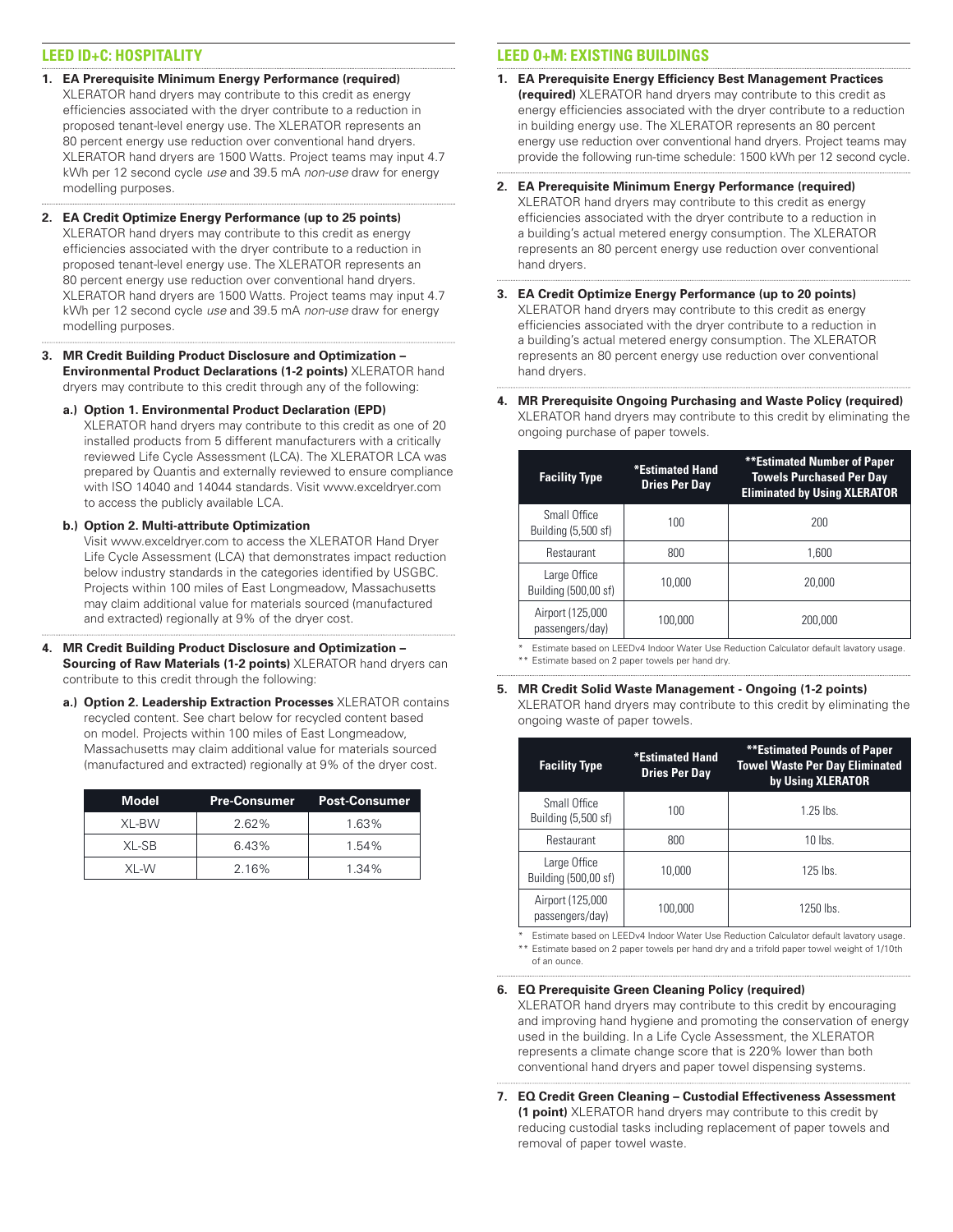# **LEED O+M: SCHOOLS**

- **1. EA Prerequisite Energy Efficiency Best Management Practices (required)** XLERATOR hand dryers may contribute to this credit as energy efficiencies associated with the dryer contribute to a reduction in building energy use. The XLERATOR represents an 80 percent energy use reduction over conventional hand dryers. Project teams may provide the following run-time schedule: 1500 kWh per 12 second cycle.
- **2. EA Prerequisite Minimum Energy Performance (required)** XLERATOR hand dryers may contribute to this credit as energy efficiencies associated with the dryer contribute to a reduction in a building's actual metered energy consumption. The XLERATOR represents an 80 percent energy use reduction over conventional hand dryers.
- **3. EA Credit Optimize Energy Performance (up to 20 points)** XLERATOR hand dryers may contribute to this credit as energy efficiencies associated with the dryer contribute to a reduction in a building's actual metered energy consumption. The XLERATOR represents an 80 percent energy use reduction over conventional hand dryers.
- **4. MR Prerequisite Ongoing Purchasing and Waste Policy (required)** XLERATOR hand dryers may contribute to this credit by eliminating the ongoing purchase of paper towels.

| <b>Facility Type</b>                 | *Estimated Hand<br><b>Dries Per Day</b> | **Estimated Number of Paper<br><b>Towels Purchased Per Day</b><br><b>Eliminated by Using XLERATOR</b> |
|--------------------------------------|-----------------------------------------|-------------------------------------------------------------------------------------------------------|
| Small Office<br>Building (5,500 sf)  | 100                                     | 200                                                                                                   |
| Restaurant                           | 800                                     | 1.600                                                                                                 |
| Large Office<br>Building (500,00 sf) | 10,000                                  | 20,000                                                                                                |
| Airport (125,000<br>passengers/day)  | 100.000                                 | 200,000                                                                                               |

\* Estimate based on LEEDv4 Indoor Water Use Reduction Calculator default lavatory usage. \*\* Estimate based on 2 paper towels per hand dry.

**5. MR Credit Solid Waste Management - Ongoing (1-2 points)**

XLERATOR hand dryers may contribute to this credit by eliminating the ongoing waste of paper towels.

| <b>Facility Type</b>                 | *Estimated Hand<br><b>Dries Per Day</b> | <b>**Estimated Pounds of Paper</b><br><b>Towel Waste Per Day Eliminated</b><br>by Using XLERATOR |
|--------------------------------------|-----------------------------------------|--------------------------------------------------------------------------------------------------|
| Small Office<br>Building (5,500 sf)  | 100                                     | $1.25$ lbs.                                                                                      |
| Restaurant                           | 800                                     | $10$ lbs.                                                                                        |
| Large Office<br>Building (500,00 sf) | 10,000                                  | $125$ lbs.                                                                                       |
| Airport (125,000<br>passengers/day)  | 100.000                                 | 1250 lbs.                                                                                        |

Estimate based on LEEDv4 Indoor Water Use Reduction Calculator default lavatory usage Estimate based on 2 paper towels per hand dry and a trifold paper towel weight of 1/10th of an ounce.

#### **6. EQ Prerequisite Green Cleaning Policy (required)**

XLERATOR hand dryers may contribute to this credit by encouraging and improving hand hygiene and promoting the conservation of energy used in the building. In a Life Cycle Assessment, the XLERATOR represents a climate change score that is 220% lower than both conventional hand dryers and paper towel dispensing systems.

**7. EQ Credit Green Cleaning – Custodial Effectiveness Assessment (1 point)** XLERATOR hand dryers may contribute to this credit by reducing custodial tasks including replacement of paper towels and removal of paper towel waste.

### **LEED O+M: RETAIL**

- **1. EA Prerequisite Energy Efficiency Best Management Practices (required)** XLERATOR hand dryers may contribute to this credit as energy efficiencies associated with the dryer contribute to a reduction in building energy use. The XLERATOR represents an 80 percent energy use reduction over conventional hand dryers. Project teams may provide the following run-time schedule: 1500 kWh per 12 second cycle.
- **2. EA Prerequisite Minimum Energy Performance (required)** XLERATOR hand dryers may contribute to this credit as energy efficiencies associated with the dryer contribute to a reduction in a building's actual metered energy consumption. The XLERATOR represents an 80 percent energy use reduction over conventional hand dryers.
- **3. EA Credit Optimize Energy Performance (up to 20 points)** XLERATOR hand dryers may contribute to this credit as energy efficiencies associated with the dryer contribute to a reduction in a building's actual metered energy consumption. The XLERATOR represents an 80 percent energy use reduction over conventional hand dryers.
- **4. MR Prerequisite Ongoing Purchasing and Waste Policy (required)** XLERATOR hand dryers may contribute to this credit by eliminating the ongoing purchase of paper towels.

| <b>Facility Type</b>                 | *Estimated Hand<br><b>Dries Per Day</b> | **Estimated Number of Paper<br><b>Towels Purchased Per Day</b><br><b>Eliminated by Using XLERATOR</b> |
|--------------------------------------|-----------------------------------------|-------------------------------------------------------------------------------------------------------|
| Small Office<br>Building (5,500 sf)  | 100                                     | 200                                                                                                   |
| Restaurant                           | 800                                     | 1.600                                                                                                 |
| Large Office<br>Building (500,00 sf) | 10,000                                  | 20,000                                                                                                |
| Airport (125,000<br>passengers/day)  | 100.000                                 | 200,000                                                                                               |

\* Estimate based on LEEDv4 Indoor Water Use Reduction Calculator default lavatory usage.

\*\* Estimate based on 2 paper towels per hand dry.

#### **5. MR Credit Solid Waste Management - Ongoing (1-2 points)**

XLERATOR hand dryers may contribute to this credit by eliminating the ongoing waste of paper towels.

| <b>Facility Type</b>                 | *Estimated Hand<br><b>Dries Per Day</b> | <b>**Estimated Pounds of Paper</b><br><b>Towel Waste Per Day Eliminated</b><br>by Using XLERATOR |
|--------------------------------------|-----------------------------------------|--------------------------------------------------------------------------------------------------|
| Small Office<br>Building (5,500 sf)  | 100                                     | $1.25$ lbs.                                                                                      |
| Restaurant                           | 800                                     | $10$ lbs.                                                                                        |
| Large Office<br>Building (500,00 sf) | 10,000                                  | $125$ lhs                                                                                        |
| Airport (125,000<br>passengers/day)  | 100.000                                 | $1250$ lbs.                                                                                      |

Estimate based on LEEDv4 Indoor Water Use Reduction Calculator default lavatory usage. \*\* Estimate based on 2 paper towels per hand dry and a trifold paper towel weight of 1/10th of an ounce.

#### **6. EQ Prerequisite Green Cleaning Policy (required)**

XLERATOR hand dryers may contribute to this credit by encouraging and improving hand hygiene and promoting the conservation of energy used in the building. In a Life Cycle Assessment, the XLERATOR represents a climate change score that is 220% lower than both conventional hand dryers and paper towel dispensing systems.

**7. EQ Credit Green Cleaning – Custodial Effectiveness Assessment (1 point)** XLERATOR hand dryers may contribute to this credit by reducing custodial tasks including replacement of paper towels and removal of paper towel waste.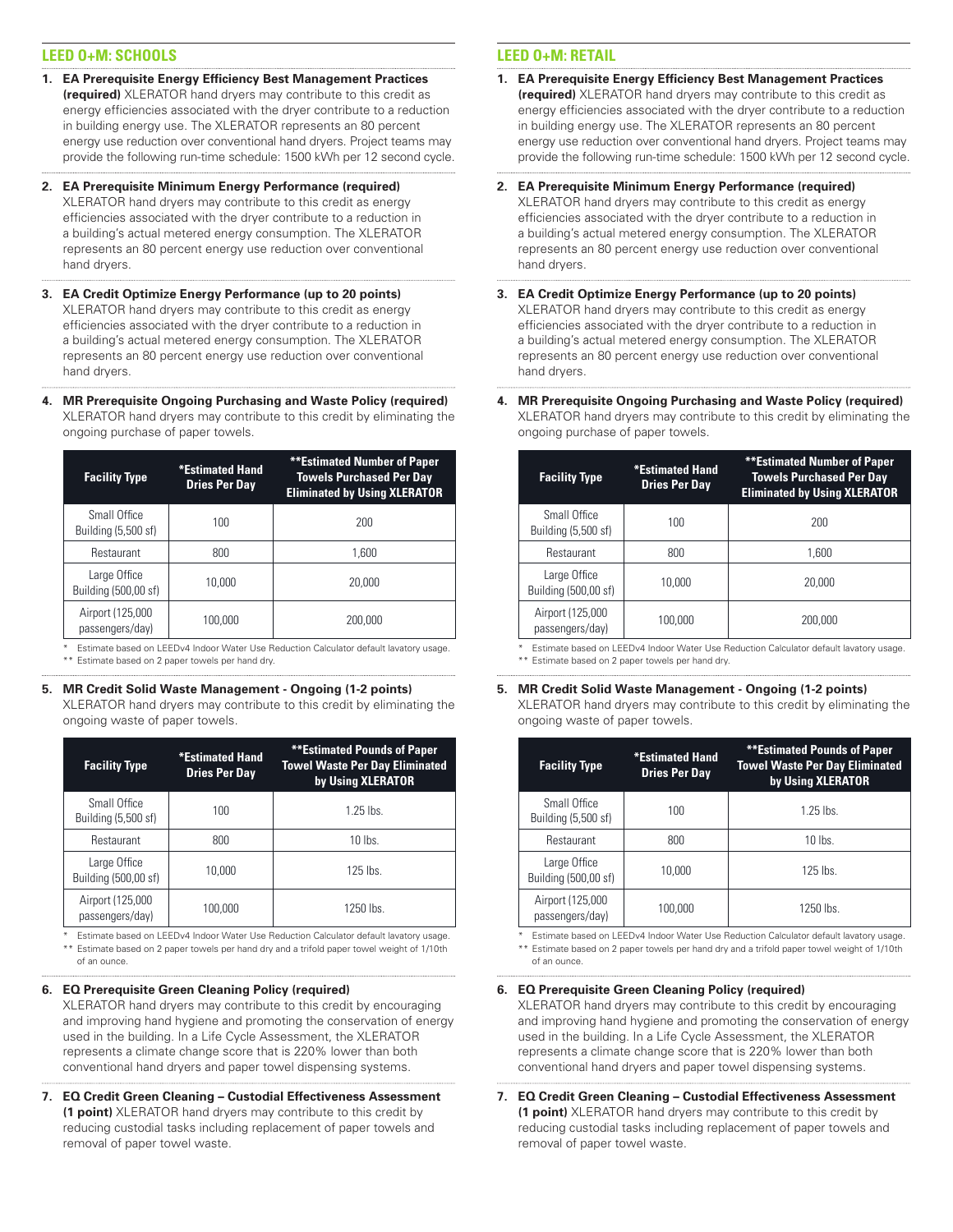# **LEED O+M: DATA CENTERS**

- **1. EA Prerequisite Energy Efficiency Best Management Practices (required)** XLERATOR hand dryers may contribute to this credit as energy efficiencies associated with the dryer contribute to a reduction in building energy use. The XLERATOR represents an 80 percent energy use reduction over conventional hand dryers. Project teams may provide the following run-time schedule: 1500 kWh per 12 second cycle.
- **2. EA Prerequisite Minimum Energy Performance (required)** XLERATOR hand dryers may contribute to this credit as energy efficiencies associated with the dryer contribute to a reduction in a building's actual metered energy consumption. The XLERATOR represents an 80 percent energy use reduction over conventional hand dryers.
- **3. EA Credit Optimize Energy Performance (up to 20 points)** XLERATOR hand dryers may contribute to this credit as energy efficiencies associated with the dryer contribute to a reduction in a building's actual metered energy consumption. The XLERATOR represents an 80 percent energy use reduction over conventional hand dryers.
- **4. MR Prerequisite Ongoing Purchasing and Waste Policy (required)** XLERATOR hand dryers may contribute to this credit by eliminating the ongoing purchase of paper towels.

| <b>Facility Type</b>                 | *Estimated Hand<br><b>Dries Per Day</b> | **Estimated Number of Paper<br><b>Towels Purchased Per Day</b><br><b>Eliminated by Using XLERATOR</b> |
|--------------------------------------|-----------------------------------------|-------------------------------------------------------------------------------------------------------|
| Small Office<br>Building (5,500 sf)  | 100                                     | 200                                                                                                   |
| <b>Restaurant</b>                    | 800                                     | 1.600                                                                                                 |
| Large Office<br>Building (500,00 sf) | 10,000                                  | 20,000                                                                                                |
| Airport (125,000<br>passengers/day)  | 100.000                                 | 200,000                                                                                               |

\* Estimate based on LEEDv4 Indoor Water Use Reduction Calculator default lavatory usage. \*\* Estimate based on 2 paper towels per hand dry.

**5. MR Credit Solid Waste Management - Ongoing (1-2 points)**

XLERATOR hand dryers may contribute to this credit by eliminating the ongoing waste of paper towels.

| <b>Facility Type</b>                 | *Estimated Hand<br><b>Dries Per Day</b> | <b>**Estimated Pounds of Paper</b><br><b>Towel Waste Per Day Eliminated</b><br>by Using XLERATOR |
|--------------------------------------|-----------------------------------------|--------------------------------------------------------------------------------------------------|
| Small Office<br>Building (5,500 sf)  | 100                                     | $1.25$ lbs.                                                                                      |
| Restaurant                           | 800                                     | $10$ lbs.                                                                                        |
| Large Office<br>Building (500,00 sf) | 10,000                                  | $125$ lbs.                                                                                       |
| Airport (125,000<br>passengers/day)  | 100,000                                 | $1250$ lbs.                                                                                      |

Estimate based on LEEDv4 Indoor Water Use Reduction Calculator default lavatory usage Estimate based on 2 paper towels per hand dry and a trifold paper towel weight of 1/10th of an ounce.

#### **6. EQ Prerequisite Green Cleaning Policy (required)**

XLERATOR hand dryers may contribute to this credit by encouraging and improving hand hygiene and promoting the conservation of energy used in the building. In a Life Cycle Assessment, the XLERATOR represents a climate change score that is 220% lower than both conventional hand dryers and paper towel dispensing systems.

**7. EQ Credit Green Cleaning – Custodial Effectiveness Assessment (1 point)** XLERATOR hand dryers may contribute to this credit by reducing custodial tasks including replacement of paper towels and removal of paper towel waste.

### **LEED O+M: HOSPITALITY**

- **1. EA Prerequisite Energy Efficiency Best Management Practices (required)** XLERATOR hand dryers may contribute to this credit as energy efficiencies associated with the dryer contribute to a reduction in building energy use. The XLERATOR represents an 80 percent energy use reduction over conventional hand dryers. Project teams may provide the following run-time schedule: 1500 kWh per 12 second cycle.
- **2. EA Prerequisite Minimum Energy Performance (required)** XLERATOR hand dryers may contribute to this credit as energy efficiencies associated with the dryer contribute to a reduction in a building's actual metered energy consumption. The XLERATOR represents an 80 percent energy use reduction over conventional hand dryers.
- **3. EA Credit Optimize Energy Performance (up to 20 points)** XLERATOR hand dryers may contribute to this credit as energy efficiencies associated with the dryer contribute to a reduction in a building's actual metered energy consumption. The XLERATOR represents an 80 percent energy use reduction over conventional hand dryers.
- **4. MR Prerequisite Ongoing Purchasing and Waste Policy (required)** XLERATOR hand dryers may contribute to this credit by eliminating the ongoing purchase of paper towels.

| <b>Facility Type</b>                 | *Estimated Hand<br><b>Dries Per Day</b> | **Estimated Number of Paper<br><b>Towels Purchased Per Day</b><br><b>Eliminated by Using XLERATOR</b> |
|--------------------------------------|-----------------------------------------|-------------------------------------------------------------------------------------------------------|
| Small Office<br>Building (5,500 sf)  | 100                                     | 200                                                                                                   |
| Restaurant                           | 800                                     | 1.600                                                                                                 |
| Large Office<br>Building (500,00 sf) | 10,000                                  | 20,000                                                                                                |
| Airport (125,000<br>passengers/day)  | 100.000                                 | 200,000                                                                                               |

\* Estimate based on LEEDv4 Indoor Water Use Reduction Calculator default lavatory usage.

\*\* Estimate based on 2 paper towels per hand dry.

#### **5. MR Credit Solid Waste Management - Ongoing (1-2 points)**

XLERATOR hand dryers may contribute to this credit by eliminating the ongoing waste of paper towels.

| <b>Facility Type</b>                 | *Estimated Hand<br><b>Dries Per Day</b> | <b>**Estimated Pounds of Paper</b><br><b>Towel Waste Per Day Eliminated</b><br>by Using XLERATOR |
|--------------------------------------|-----------------------------------------|--------------------------------------------------------------------------------------------------|
| Small Office<br>Building (5,500 sf)  | 100                                     | $1.25$ lbs.                                                                                      |
| Restaurant                           | 800                                     | $10$ lbs.                                                                                        |
| Large Office<br>Building (500,00 sf) | 10,000                                  | $125$ lbs.                                                                                       |
| Airport (125,000<br>passengers/day)  | 100.000                                 | 1250 lbs.                                                                                        |

\* Estimate based on LEEDv4 Indoor Water Use Reduction Calculator default lavatory usage. \*\* Estimate based on 2 paper towels per hand dry and a trifold paper towel weight of 1/10th of an ounce.

#### **6. EQ Prerequisite Green Cleaning Policy (required)**

XLERATOR hand dryers may contribute to this credit by encouraging and improving hand hygiene and promoting the conservation of energy used in the building. In a Life Cycle Assessment, the XLERATOR represents a climate change score that is 220% lower than both conventional hand dryers and paper towel dispensing systems.

**7. EQ Credit Green Cleaning – Custodial Effectiveness Assessment (1 point)** XLERATOR hand dryers may contribute to this credit by reducing custodial tasks including replacement of paper towels and removal of paper towel waste.